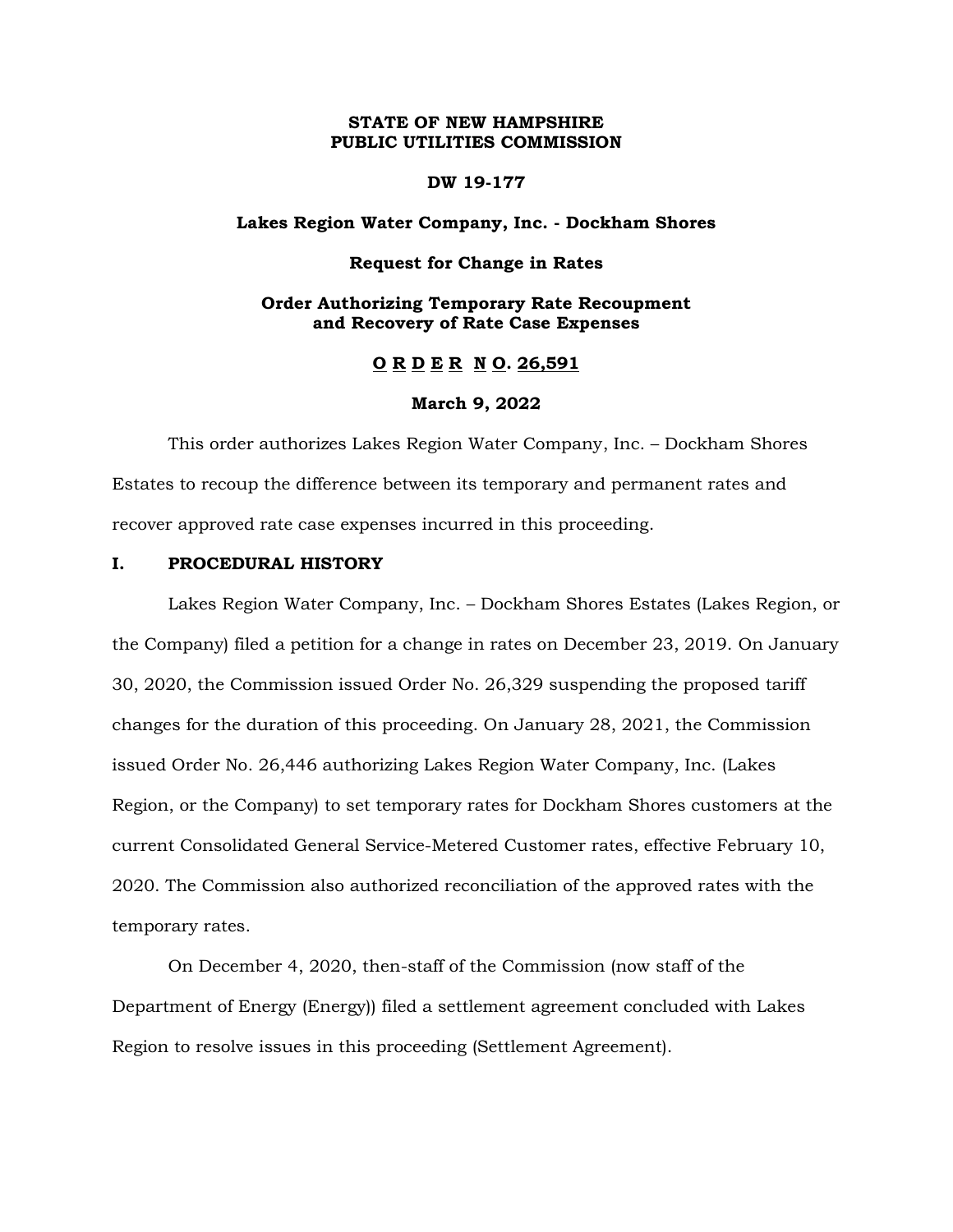On March 1, 2021, the Company filed schedules in support of a proposed quarterly surcharge of \$76.36 to be applied to customer bills over eight quarters for a total of \$37,263.83 to recoup a difference of \$5,705.21 between temporary and permanent rates and to recover rate case expenses totaling \$31,558.62. On April 15, 2021, and June 9, 2021, the Company submitted further adjustments in response to discovery propounded by Energy, with a final rate case expense total of \$31,978.62.

On August 10, 2021, Energy filed a recommendation that the Commission approve Lakes Region's: (1) rate case expenses totaling \$31,978.62, (2) recoupment of revenue for the difference in temporary-to-permanent rates during the pendency of the rate case in the amount of \$9,334.92, and (3) recovery of those amounts, totaling \$41,313.54, through a surcharge of \$48.38 per customer over 14 quarterly billing periods. Energy's recommendation incorporated adjustments made by Lakes Region in response to discovery requests.

The Office of the Consumer Advocate did not participate in this proceeding.

The Company's initial filings and all subsequent docket filings, other than any information for which confidential treatment is requested of or granted by the Commission, are posted on the Commission's website at

[www.puc.nh.gov/Regulatory/Docketbk/2019/19-177.html.](http://www.puc.nh.gov/Regulatory/Docketbk/2019/19-177.html)

## **II. POSITIONS**

#### **A. Settlement Agreement**

In the Settlement Agreement filed in this docket on December 4, 2020, Energy and the Company agreed to jointly recommend Commission approval of Lakes Region's reconciliation of the difference between temporary and permanent rates through a surcharge to Dockham Shores customers. The Settlement Agreement further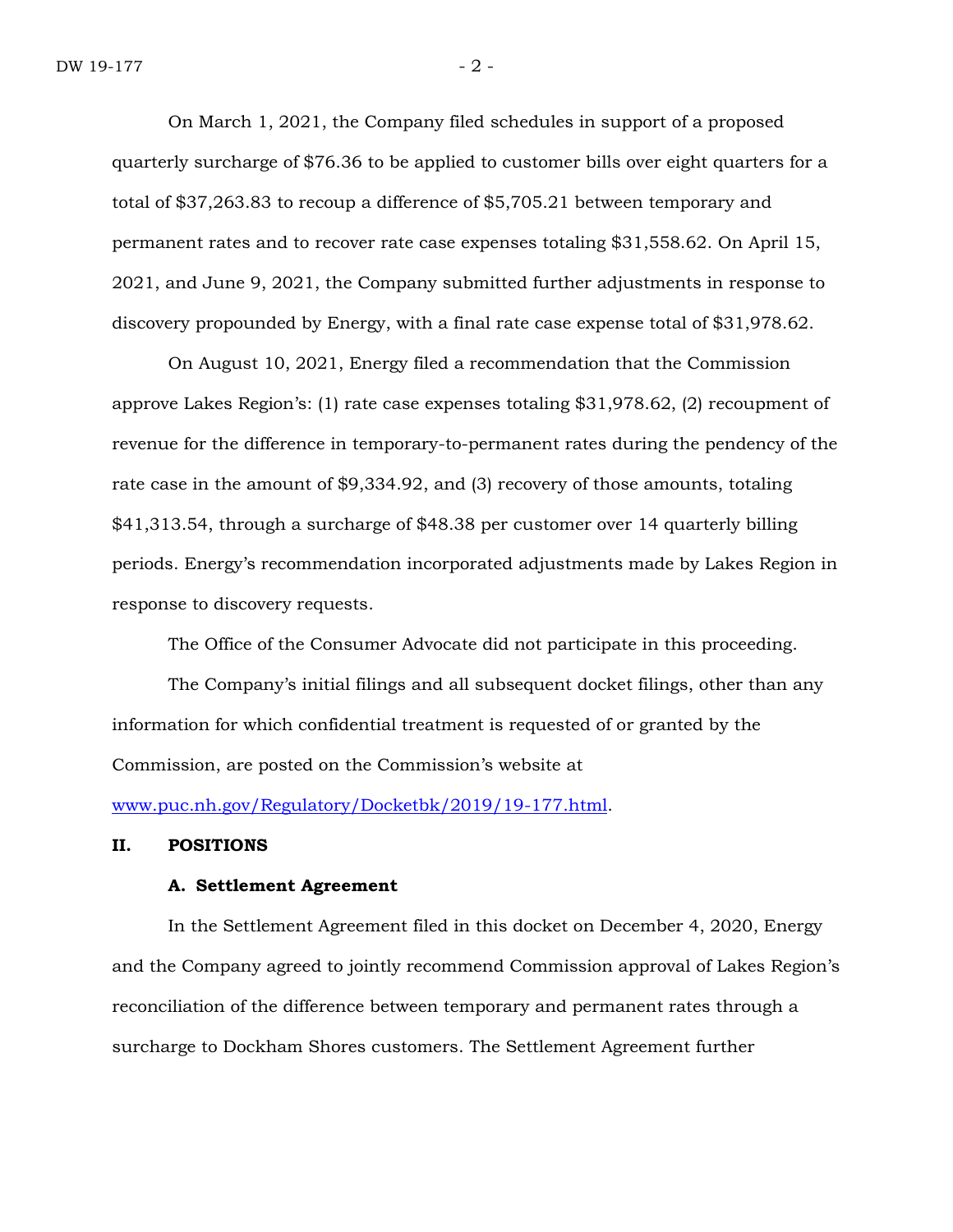recommended Commission approval of the Company's recovery of reasonable rate case expenses through the proposed surcharge.

Pursuant to the terms of the Settlement Agreement, the Company's rate case expenses may include, but are not limited to, legal and consultant expenses, incremental administrative expenses such as copying and delivery charges, and other such rate case-related expenditures allowed under N.H. Admin. R., Puc 1906.01. The Settlement Agreement states that the proposed surcharge, if approved, should be reflected as a separate item on all Dockham Shores customer bills.

Finally, the Settlement Agreement further recommended that this docket be closed upon Commission issuance of orders approving temporary-permanent revenue recoupment and rate case expense recovery.

# **B. LAKES REGION-DOCKHAM SHORES**

Lakes Region initially requested approval of the recovery of \$31,558.62 in rate case expenses plus \$5,705.21 for the recoupment of the incremental difference between temporary and permanent rates from February 10, 2020 through January 28, 2021, when Order No. 26,446 approving permanent rates was issued. On March 1, 2021, the Company submitted schedules that included a proposed quarterly surcharge of \$76.36 to recover a combined total of \$37,263.83 over eight quarters. In responses to discovery requests on April 15, 2021, and June 9, 2021, the Company submitted a revised total of \$31,891.12 in rate case expenses. In its June 9 filing, the company requested an additional \$402.50 in new rate case expenses, bringing the total request to \$32,293.62.

Lakes Region calculated the net revenue shortfall in temporary rates to be \$9,439.69 for service rendered from February 10, 2020, through January 28, 2021, based on an increase in fixed charges over that period totaling \$22,898.73 and a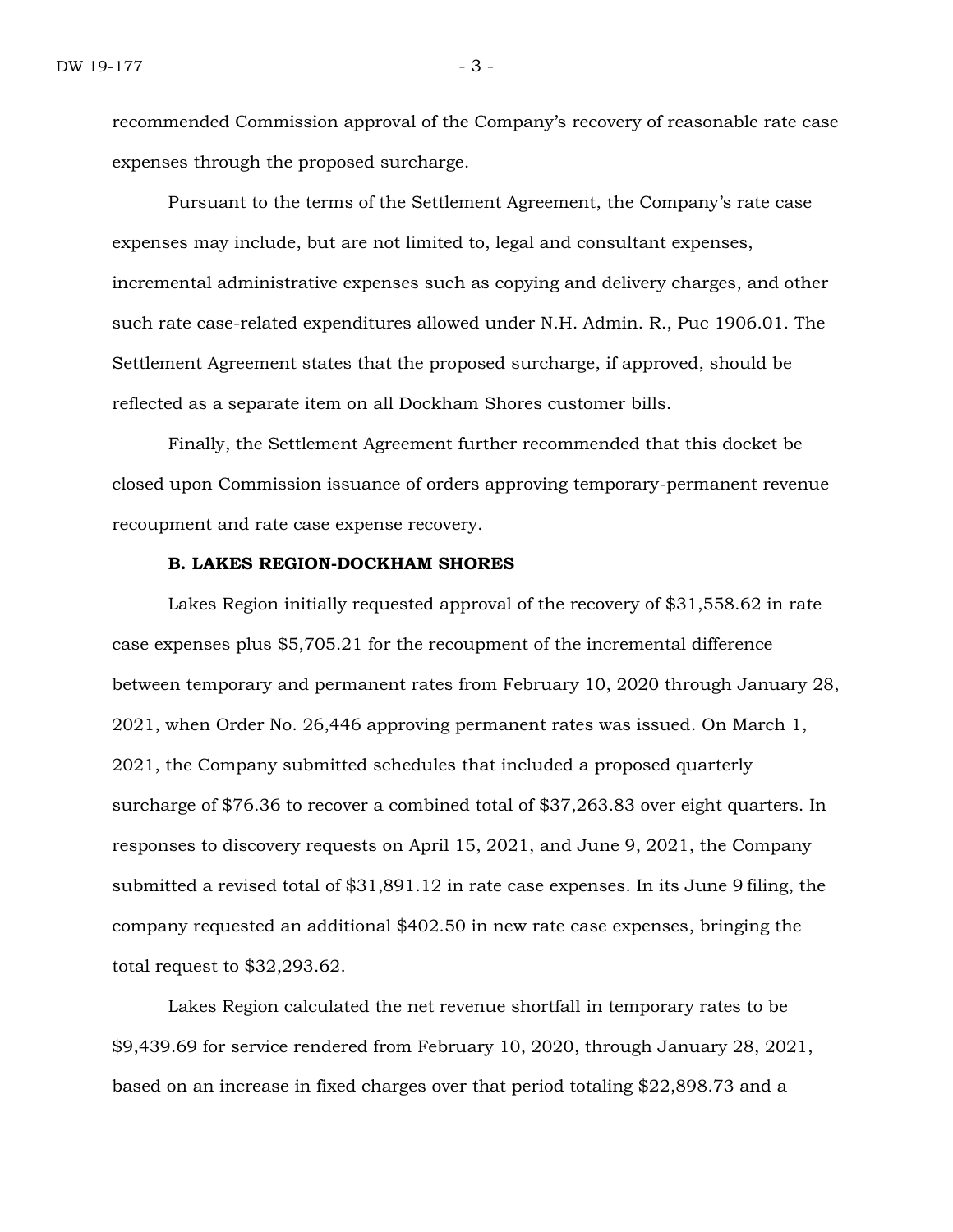decrease in usage over the same period at volumetric rates of (\$13,459.04), representing a credit. The Company proposed recoupment of the calculated total through a surcharge applied quarterly to customer bills over eight quarters.

## **C. DEPARTMENT OF ENERGY**

On August 10, 2021, Energy filed a letter regarding its review of and recommended adjustments regarding the Company's request for recovery of rate case expenses and recoupment of temporary-to-permanent rate revenue. Energy noted that the correct temporary rate for the final quarter should be \$1.232 per hundred gallons, not \$0.0123 per gallon, as used by the Company. Additionally, Energy noted that temporary rates should be calculated through January 27, 2021, not through January 28, 2021, as was done by the Company. To correct for these errors Energy determined that the volumetric-related recoupment was \$9,334.92.

Energy recommended an adjustment to reduce total rate case expenses in the Company's initial proposal by \$315.00 to correct two expense item amounts. The recommended adjustments included a reduction of \$210.00 for charges related to responding to commission audit inquiries, which are non-recoverable under Puc 1907.01(c), and a decrease of \$105.00 to adjust for an expense item for which the amount of time applied in the Company's calculation exceeded the time shown on the invoice. Finally, Energy recommended a longer period of recoupment and recovery to lessen the rate impact on customers.

Energy reported that the Company submitted certain revisions to its calculations in response to discovery. Specifically, the Company: (1) modified its calculation of the proposed recoupment in accordance with Energy's recommendations; (2) submitted an invoice for additional rate case expenses totaling \$402.50 in accounting costs incurred after its initial submission of rate case expenses;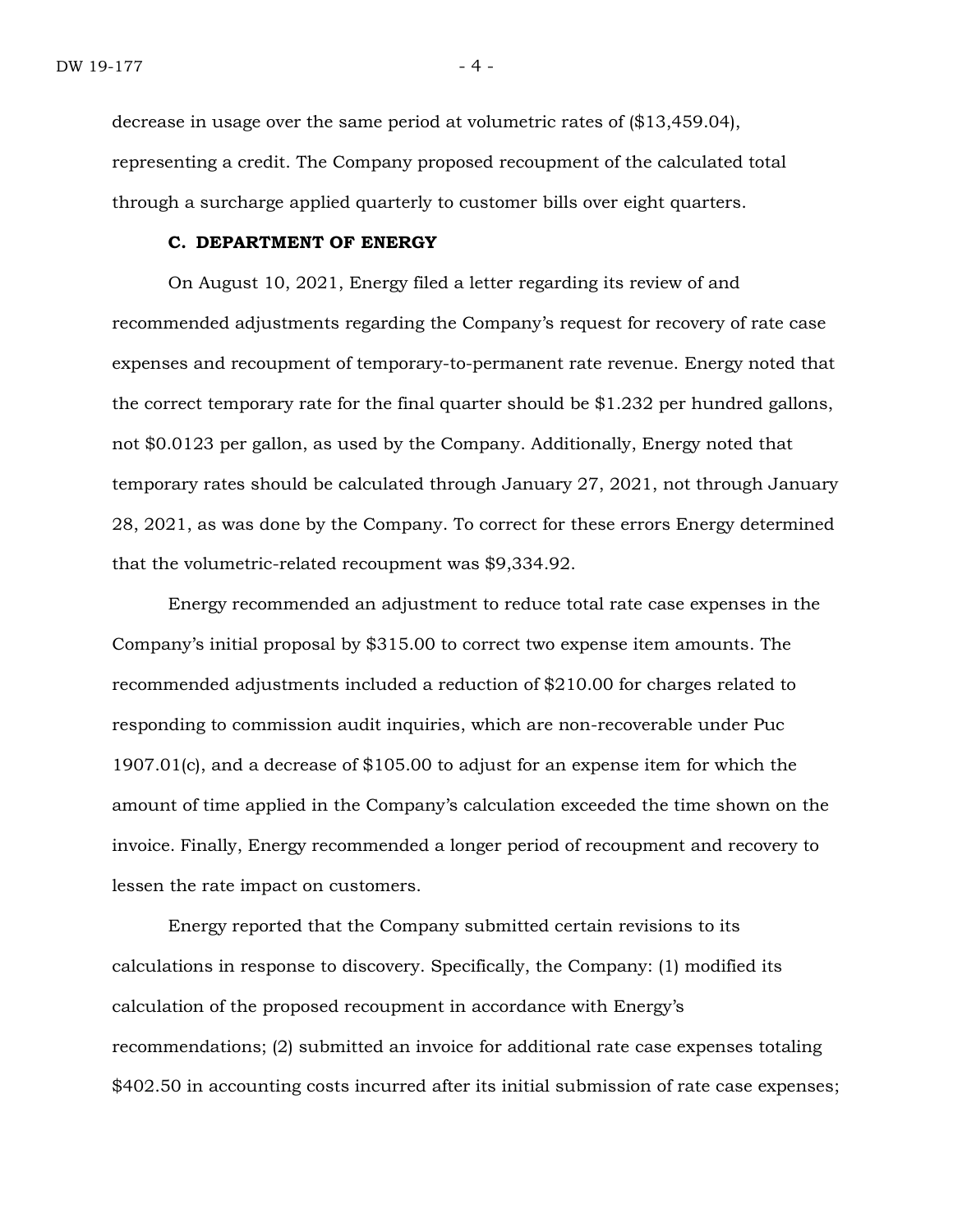and (3) revised the amount of the requested surcharge based on Energy's recommendations.

Energy recommended that the Commission approve the Company's rate case expenses in the amount of \$31,978.62; recoupment of revenue for the difference in temporary-to-permanent rates through the pendency of the rate case in the amount of \$9,334.92; and recovery of those amounts, totaling \$41,313.54, through a surcharge of \$48.38 per customer over 14 quarterly billing periods rather than the eight quarterly billing periods proposed by the Company. According to Energy's August 10, 2021 filing, the Company concurred with these recommendations.

#### **D. COMMISSION ANALYSIS**

#### **1. Temporary-Permanent Rate Recoupment**

RSA 378:29 requires the Commission to allow utilities to amortize and recover the difference between temporary and permanent rates over the effective period of the temporary rates if, upon the final disposition of the rate proceeding, the rates ultimately approved exceed the earlier imposed temporary rates. Here, the temporary rates were lower than the rates that the Commission ultimately approved. The difference created a revenue shortfall that the Company is entitled to recoup from its customers. The adjustments to the Company's initial proposal are in the customers' favor and were confirmed by Energy. We therefore approve the recoupment of revenue for the difference in temporary-to-permanent rates through the pendency of the rate case in the amount of \$9,334.92.

# **2. Rate Case Expense Recovery**

N.H. Admin. R., PART Puc 1906 permits recovery of certain rate case expenses that are just and reasonable and in the public interest. Approved rate case expenses are recovered through the imposition of a surcharge to rates. Puc 1908.01. Lakes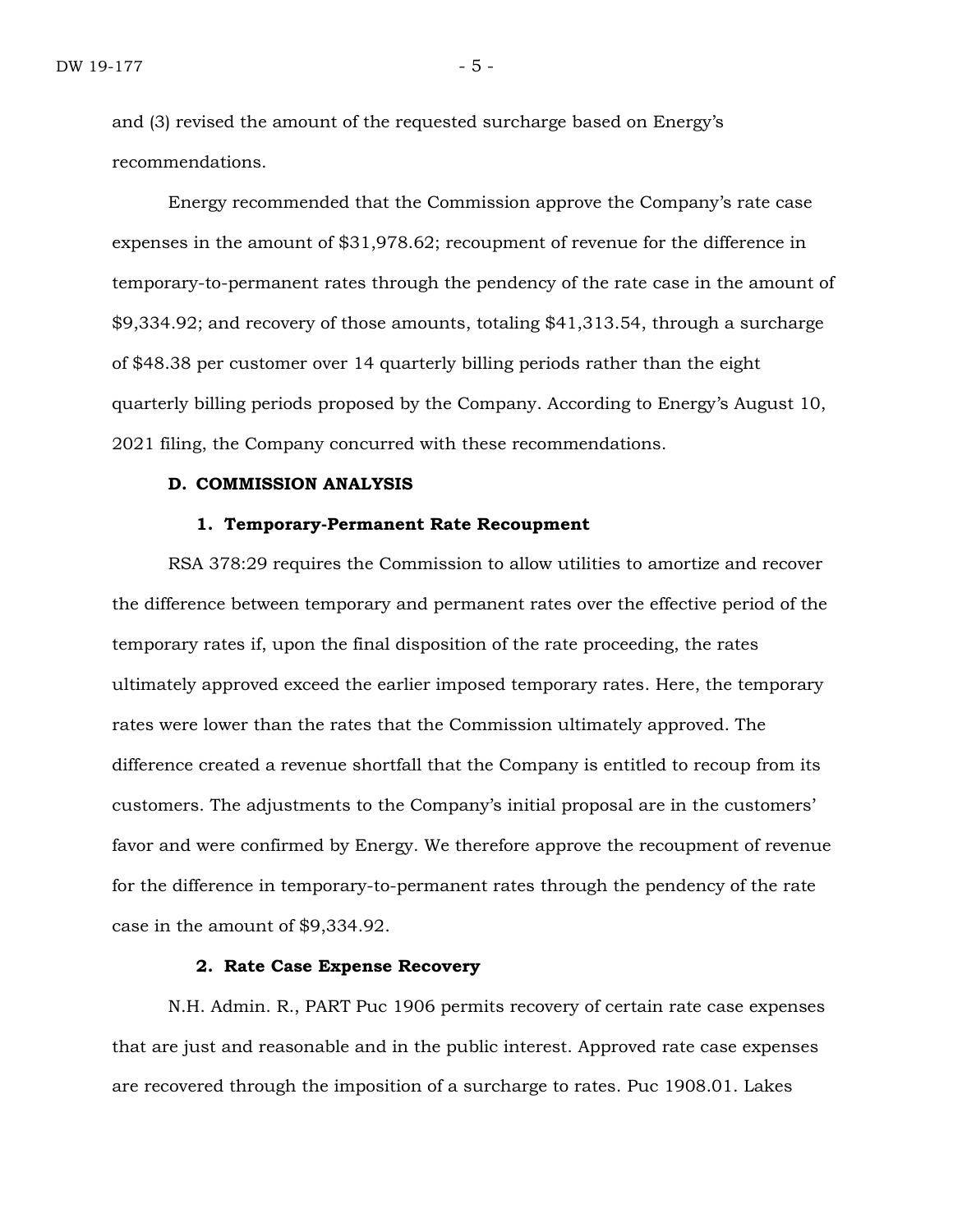Region initially proposed to recover \$31,558.62 in rate case expenses plus an amount of \$402.50 incurred after its initial submission through a surcharge applied to customer bills over eight quarters. Energy recommended certain adjustments as outlined above, including a recovery period of fourteen quarters rather than eight. The resulting total recovery of rate case expenses is \$31,978.62.

Consistent with the statute and administrative rules, we have reviewed the rate case expenses submitted by Lakes Region, as well as the recommendation and proposed adjustments filed by Energy and supported by the Company. We approve the Company's recovery of rate case expenses in the amount of \$31,978.62.

#### **3. Total Recovery through Surcharge**

We further find the Company's proposed recoupment of the temporary-topermanent rate differential and recovery of the rate case expenses incurred in this proceeding, as adjusted and confirmed by Energy, to be just and reasonable and in the public interest. We therefore approve the recoupment of a temporary-to-permanent rate differential of \$9,334.92, and the recovery of \$31,978.62 in rate case expenses, as recommended by Energy with the concurrence of the Company. We further approve recovery of the proposed amounts, totaling \$41,313.54, through a temporary surcharge of \$48.38 per customer to be applied over 14 quarterly billing periods for all Lakes Region-Dockham Shores customers.

#### **Based upon the foregoing, it is hereby**

**ORDERED**, that Lakes Region Water Company, Inc. – Dockham Shores is authorized to recoup from its Dockham Shores customers \$9,334.92, representing the difference between revenues billed by Lakes Region Water Company - Dockham Shores between February 10, 2020, the effective date of temporary rates approved in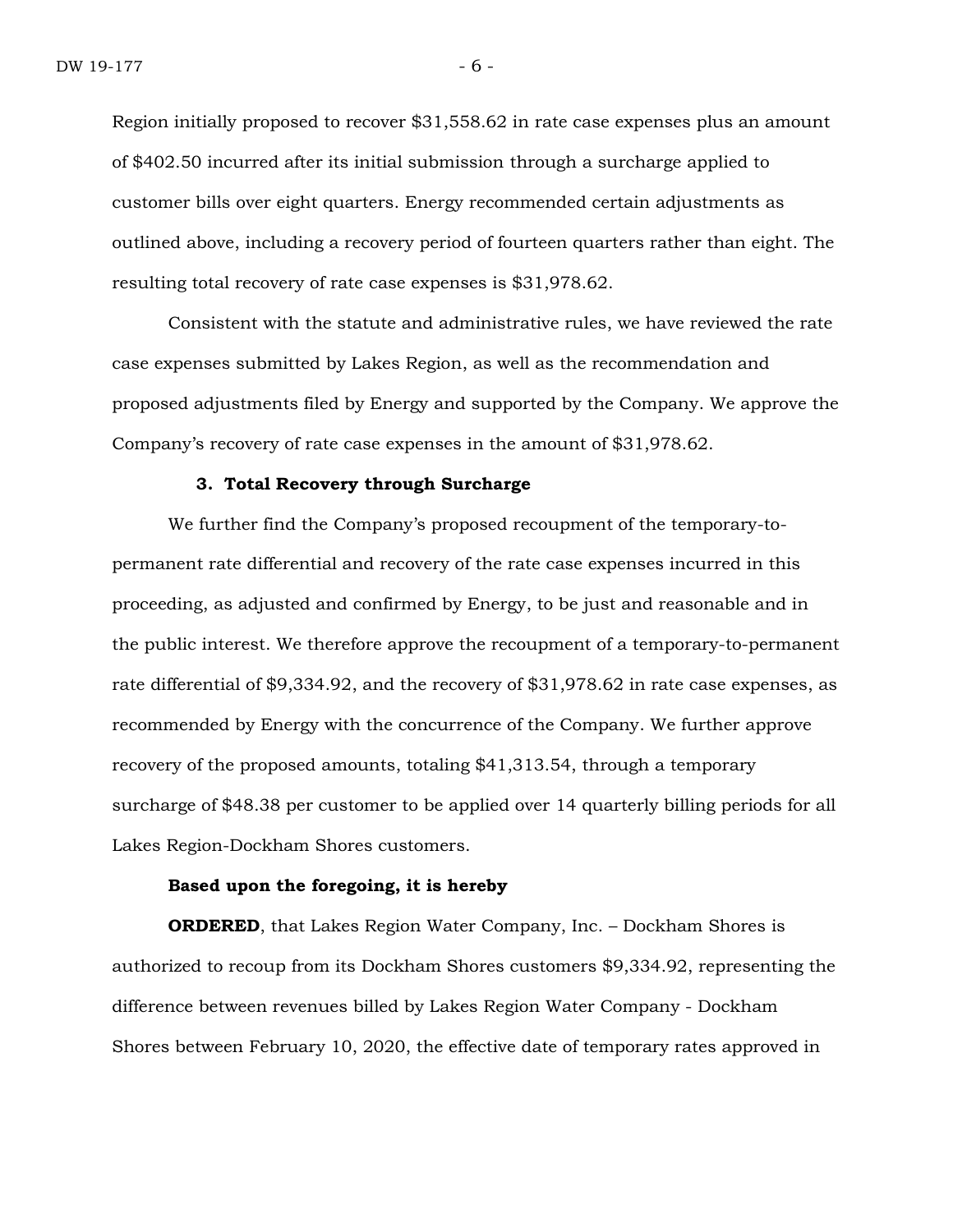Order No. 26,446, and January 28, 2021, the effective date of the permanent rates approved in Order No. 26,446; and it is

**FURTHER ORDERED**, that Lakes Region Water Company, Inc. – Dockham Shores is authorized to recover \$31,978.62 in rate case expenses; and it is

**FURTHER ORDERED**, that Lakes Region Water Company, Inc. – Dockham Shores shall recoup the approved amounts for the difference in temporary-topermanent rates and recover the approved amount of rate case expenses over 14 quarterly billing periods through a quarterly surcharge in the amount of \$48.38 per customer.

By order of the Public Utilities Commission of New Hampshire this ninth day of March, 2022.

Daniel C. Chairman

Pradip

Commissioner

on B. Simpson Commissioner